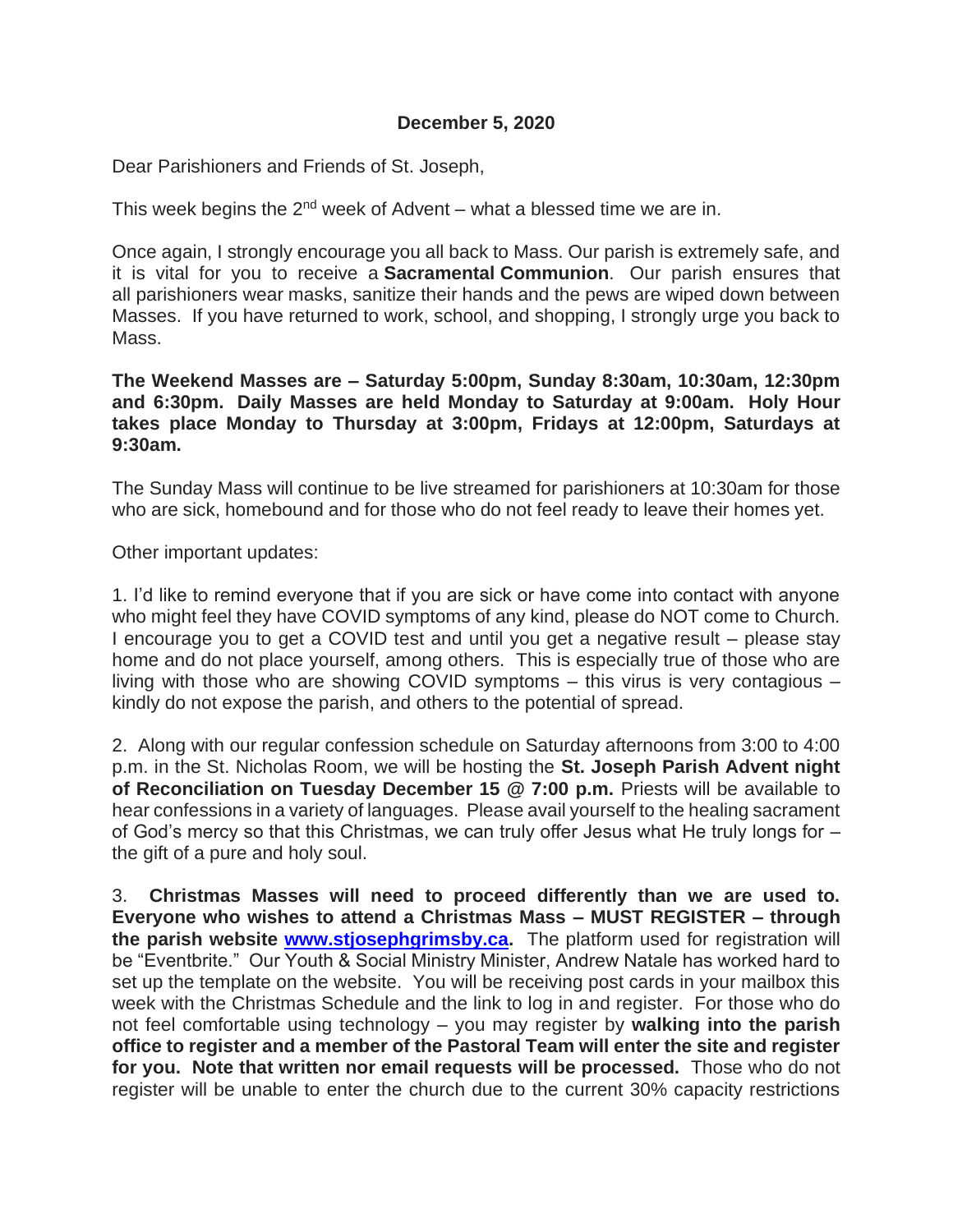and health regulations will be followed. Please register quickly to avoid disappointment. Thank you.

4. **December 8th is the Feast of the Immaculate Conception** – in addition to the Mass in the morning at 9:00am, I will also be having **Mass in the evening at 6:30pm**. Let us ask our Blessed Mother to help us grow in holiness.

5. **I still need 5 more volunteers** to take turns to shovel the walkways and clear snow and sprinkle salt around the main doors of the church throughout the winter season (excludes the parking lot). This is particularly important and not a very intense project. The parish has a snow blower as well as shovels to assist in this task. There will be a rotation either one volunteer for each day of the week, or a one-week rotation for seven weeks. I need assistance to ensure that all parishioners and guests are safe as they approach our beloved church. Please contact the parish office to volunteer.

6. Our first ALPHA session has completed with great success! I would like to thank Jody, our Evangelization Minister as well as Andrew, our Youth Minister – and the other Alpha small group leaders for a very spiritually enriching and powerful experience. If you did not participate in this first ALPHA session - we invite you for the next Catholic

ALPHA weekly sessions on Wednesday evenings beginning January 20<sup>th</sup> running through March  $31^{st}$ . To register visit the parish website – click on "Get Involved" and scroll to the bottom. Join us for ALPHA – it is a game changer!

7. Andrew our Youth Minister is inviting the *Youth of our Parish to an Unleashed Youth Adult Faith Series beginning on December 15th*. All young people of the parish are invited (help me encourage them) and can register through the parish website.

8. The next parish Paint Night will be on Friday December 18<sup>th</sup> @ 7pm. Register through the parish website or call the parish office.

9. Please continue to remember the parish regarding financial giving. We rely on your weekly contributions to sustain and build the kingdom of God in our parish. You can drop your offerings off in the boxes following Mass this weekend, drop it off in the outside mailbox, bring it to the parish office all week, or through the etransfer option – [myparishgift@gmail.com.](mailto:myparishgift@gmail.com) Thank you in advance to those families who continue to sustain our parish through their contributions.

10. You will notice that heat has returned to our parish as we installed the new Heating and Air Conditioning units this week (with final tweaks to take place this week). **This project will cost the parish \$120,000** and your generosity is required to meet these costs. Thank you to those who have already stepped up and made donations – to date, we have **currently raised \$5,600 towards the total**. I am asking all parishioners to contribute significantly to this project since we all expect a warm church in the winter and cool church in the summer months. The old units, original to this church building, lasted us 25 years – and for those of us who are homeowners, we know that we certainly 'soaked' every ounce of life out of them. As you make your contribution, please write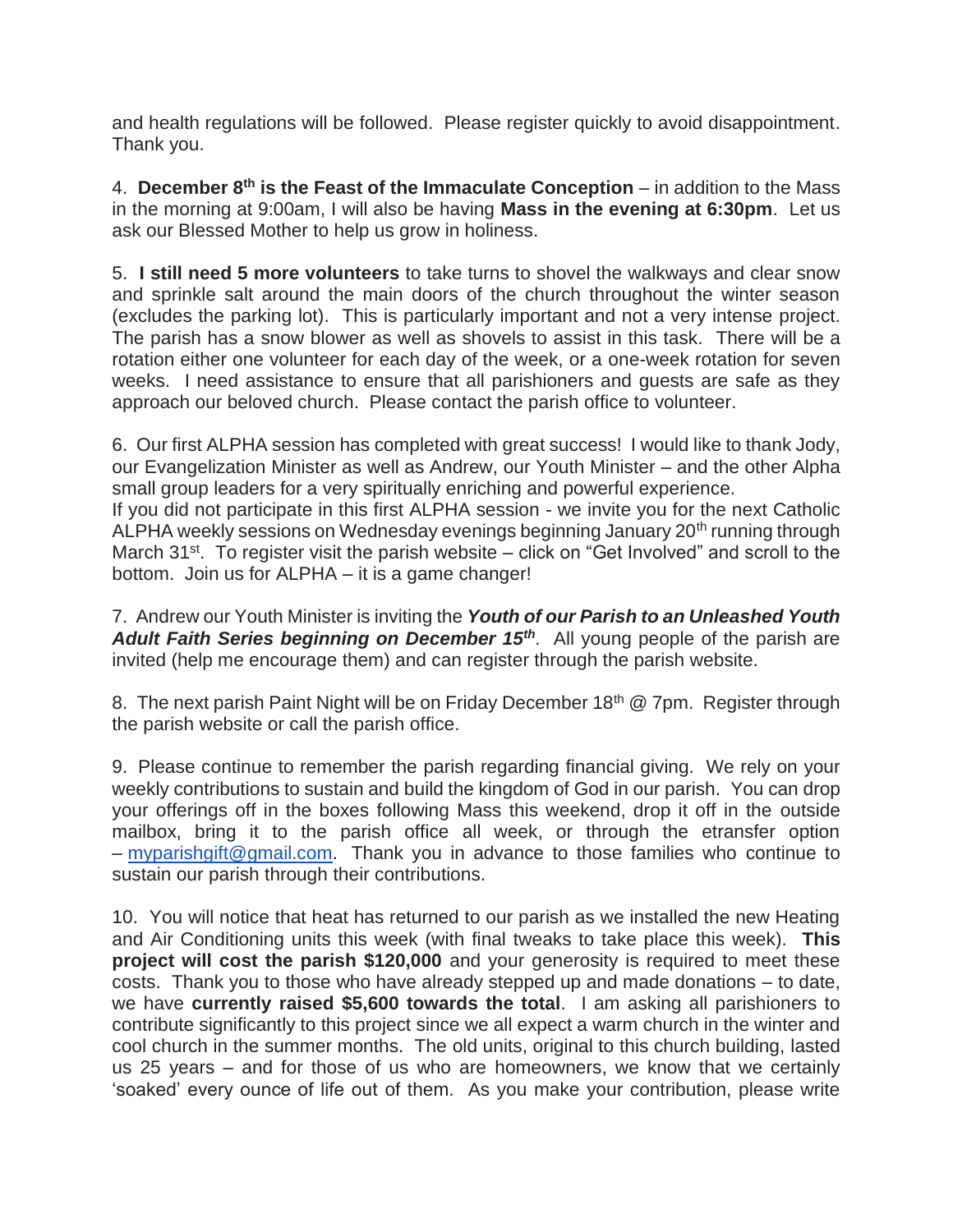**"HEATING / AIR"** on the front of your envelope or in the memo line of an etransfer [\(myparishgift@gmail.com\)](mailto:myparishgift@gmail.com) and those funds will be counted towards your tax receipt for the end of the year. Special envelopes will be available to pick up for this project next weekend. Thank you in advance for your assistance.

11. 2021 envelopes are available for pickup in the foyer of the Church. Please pick up your envelopes for the new year which begins the end of November.

12. Thank you for your prayers – the 2 Confirmations celebrated today on December  $5<sup>th</sup>$ were certainly filled with God's grace. Special thanks to Bishop Bergie for leading us in prayer and invoking the Holy Spirit upon our young people. Come Holy Spirit!

13. The Knights of Columbus are continuing to accept winter coats to share with those most in need. If you would like to donate some coats, please leave them at the parish office or in the boxes found in the foyer of the Church.

14. The parish website continues to help so many – visit [www.stjosephgrimsby.ca](http://www.stjosephgrimsby.ca/) – and our social media accounts to help enhance your faith. Also please continue to look at the parish YouTube channel for daily updates.

Facebook - <https://www.facebook.com/StJoesGrimsby/> Instagram - <https://www.instagram.com/stjoesgrimsby/> Twitter - <https://twitter.com/stjoesgrimsby>

The parish YouTube channel once again is - [https://www.youtube.com/channel/UCX5\\_TJMB7GpOw6M0LV8t9pw](https://www.youtube.com/channel/UCX5_TJMB7GpOw6M0LV8t9pw)

15. The parish Bible Study – God Talk - continues with its **next session on Tuesday December 15 at 7:00pm**. We will be studying Joel Chapters 1-4 and Amos Chapter 1. Click on the link below and join as you are encouraged to deepen your relationship with God and the study of the scriptures. If you need help setting this up – contact the parish office.

Fr-Rico Passero is inviting you to a scheduled Zoom meeting.

Topic: Fr. Rico Passero God Talk Meeting Time: This is a recurring meeting Meet anytime

Join Zoom Meeting [https://us02web.zoom.us/j/82763215683?pwd=TnFENVhveEF5VktKem1NMDVMdldzQ](https://us02web.zoom.us/j/82763215683?pwd=TnFENVhveEF5VktKem1NMDVMdldzQT09) [T09](https://us02web.zoom.us/j/82763215683?pwd=TnFENVhveEF5VktKem1NMDVMdldzQT09)

Meeting ID: 827 6321 5683 Password: GodTalk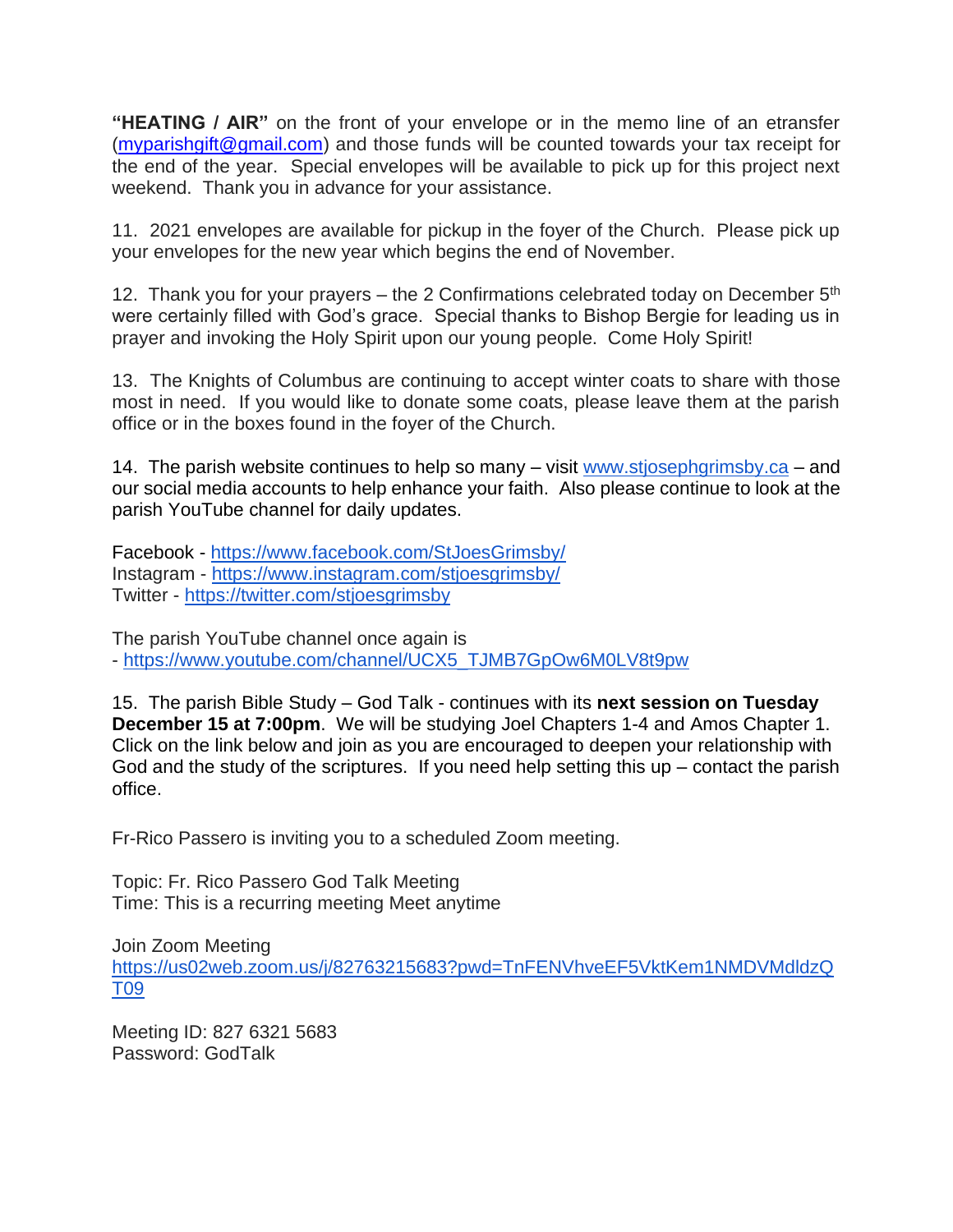16. Baptisms continue to be celebrated. If you wish to have your son or daughter baptized, please contact the parish office.

17. I continue to invite you all to utilize the FORMED.org platform. Again, free to all parishioners, there are NUMEROUS resources for you to check out as an individual and as a family. Free to all parishioners. I have again included the instructions to enroll here:

To log onto FORMED (again FREE to all parishioners)

- Visit [www.formed.org](http://www.formed.org/)
- Click Sign up
- $Click I belong to a parish or organization$

Type St Joseph Grimsby  $-$  in the "find your parish or organization" box and click on our parish name once it populates

- **Click Next**
- Add your name and email address  $-$  then click sign up
- · Enjoy FORMED

18. The local funeral home – Stonehouse Whitcomb is having their Christmas Memorial Service ceremony on Sunday December 13 @ 4:00pm. To register visit their website [www.smithsfh.com](http://www.smithsfh.com/) or contact the funeral home directly.

19. This is the St. Joseph Schedule for the week ahead. Note that Daily Masses again can be attended in person as well as the Daily Holy Hour (Eucharistic Adoration, Rosary, Divine Mercy Chaplet and private prayer) and will also continue to be streamed LIVE along with a daily holy hour (except for Sundays)

## **Saturday Dec 5**

## **Mass – 8:30am (note Mass time)**

Confirmation Mass – Bishop Bergie 10:00am (private due to COVID restrictions) Confirmation Mass – Bishop Bergie 2:00pm (private due to COVID restrictions) Confessions – St. Nicholas Room – 3:45pm to 4:30pm (due to Confirmation) **Mass – 5:00pm in Church**

**Sunday Dec 6th – 2 nd Sunday of Advent Masses in Church – 8:30am, 10:30am, 12:30pm and 6:30pm (Live Stream Mass – 10:30am)**

**Monday Dec 7 – Feast of St. Ambrose** Mass – 9:00am Holy Hour – 3:00pm